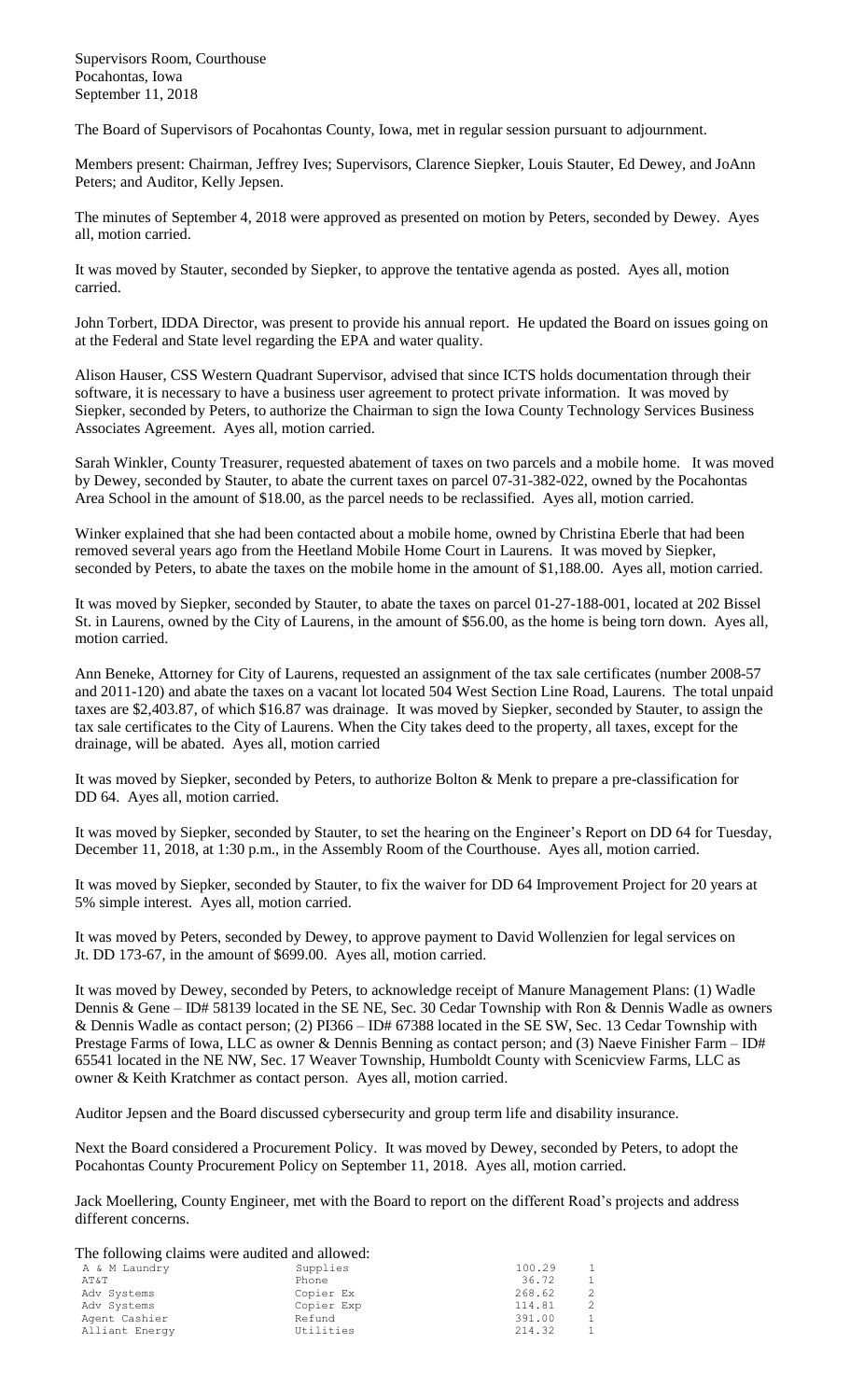| C Archer                              | Con Board Mil/Emp Ex                                | 403.01              | 1<br>1                         |
|---------------------------------------|-----------------------------------------------------|---------------------|--------------------------------|
| Arnold Motor<br>CSBank                | Parts<br>Checks                                     | 444.46<br>27.75     | $\mathbf{1}$                   |
| B&W Control Spec.                     | Weed control                                        | 15065.22            | $\mathbf{1}$                   |
| Client<br>BV Co Journal               | Mileage<br>BOS Publications                         | 128.62<br>579.26    | $\mathbf{1}$<br>$\mathbf{1}$   |
| BV Co EMA                             | Fair supplies                                       | 100.00              | $\mathbf{1}$                   |
| Campbell Supply                       | Parts                                               | 152.33              | $\mathbf{1}$                   |
| Carroll Distr.<br>Carroll Distr.      | wand<br>PCC patching supplies                       | 28.75<br>47.89      | $\mathbf{1}$<br>$\mathbf{1}$   |
| Clarion Distib                        | Cust Sup                                            | 108.00              | $\mathbf{1}$                   |
| Counsel<br>O Cressler                 | Copier Expense<br>Mileage                           | 150.06<br>46.87     | 1<br>1                         |
| Cummins Inc.                          | Maintenance                                         | 2001.98             | 1                              |
| B Dahl                                | Mileage                                             | 234.35              | 1                              |
| Dollar Gen<br>Doolittle Oil           | Jail Supplies<br>Supplies                           | 26.95<br>402.67     | 1<br>$\mathbf{1}$              |
| Elderbridge                           | Annual Allocation                                   | 5979.00             | $\mathbf{1}$                   |
| Electronic Eng<br>Farm & Home         | Services                                            | 530.00<br>11.28     | $\mathbf{1}$<br>$\mathbf{1}$   |
| Farm & Home                           | battery/gorilla tape<br>concrete caulk              | 95.88               | $\mathbf{1}$                   |
| Farm & Home                           | pipe fittings                                       | 2.58                | $\mathbf{1}$                   |
| Farm & Home<br>Farm & Home            | storage box<br>Quikrete                             | 13.99<br>15.27      | $\mathbf{1}$<br>1              |
| Farm & Home                           | Supplies                                            | 186.63              | 3                              |
| Farm & Home                           | UPS                                                 | 18.37               | $\mathbf{1}$<br>$\mathbf{1}$   |
| D Ferquson<br>City-Fonda              | Mileage<br>Utilities                                | 326.73<br>115.05    | $\mathbf{1}$                   |
| Force America                         | Parts                                               | 112.61              | $\mathbf{1}$                   |
| Galls<br>Gilmore City                 | Uniforms<br>Utilities                               | 377.19<br>108.45    | $\overline{c}$<br>$\mathbf{1}$ |
| Hallett Materials                     | Concrete Sand                                       | 265.64              | $\mathbf{1}$                   |
| Healthcare First c/o Wells Far        | Services                                            | 99.75               | $\mathbf{1}$                   |
| Hannah G Hubbell<br>IA Prison Ind     | Mileage<br>signs                                    | 26.65<br>245.08     | $\mathbf{1}$<br>$\mathbf{1}$   |
| ISS & DA                              | Jail School                                         | 125.00              | 1                              |
| Jack's Uniform<br>K Jepsen            | Uniform<br>ISAC Expenses                            | 145.89<br>553.52    | $\mathbf{1}$<br>$\mathbf{1}$   |
| R Jergens                             | August phone reimb                                  | 78.12               | $\mathbf 1$                    |
| R Jergens                             | Expense Reimb                                       | 6.83                | 1                              |
| R Jergens<br>R Jergens                | Mileage<br>Mileage & expenses                       | 250.00<br>458.02    | 1<br>1                         |
| Jim Hawk Truck                        | parts                                               | 64.00               | 1                              |
| Johnston Auto<br>B Larsen             | Supplies                                            | 633.36<br>121.23    | 1<br>$\mathbf{1}$              |
| Laurens Equip                         | Expenses<br>Repairs                                 | 14.27               | 1                              |
| House of Print                        | Transfer Sheets                                     | 53.62               | $\mathbf{1}$                   |
| Laurens Sun<br>Laurens Sun            | <b>BOS Minutes</b><br>BOS Publications              | 807.84<br>826.03    | $\mathbf{1}$<br>1              |
| RELX INC DBA LexisNexis               | Software                                            | 101.97              | $\mathbf{1}$                   |
| Mail Servcs<br>Martin Marietta        | MVR Notices<br>Road Aggregate                       | 219.76<br>213.53    | $\mathbf{1}$<br>1              |
| Mediacom                              | Internet                                            | 224.52              | $\overline{2}$                 |
| K Metzger                             | Mileage                                             | 377.41              | 1                              |
| Mid Iowa Sales<br>MidAmeri Energy     | tire repair supplies<br>GC elec                     | 74.01<br>16.94      | 1<br>$\mathbf{1}$              |
| MidAmeri Energy                       | Varina elec                                         | 20.39               | 1                              |
| Midwest Wheel<br>Myron Corp           | Supplies<br>Supplies                                | 1711.68<br>368.09   | $\mathbf{1}$<br>$\mathbf{1}$   |
| Napa                                  | Supplies                                            | 68.90               | 2                              |
| Next Gen Tech<br>NW Comm              | Monthly OwnCloud<br>Telecommunications              | 150.00<br>2178.35   | 1<br>$\overline{c}$            |
| Office Elements                       | Calendars                                           | 25.00               | 1                              |
| Office Elements                       | Office Supplies                                     | 404.12              | 3                              |
| Office Elements<br>Office Systems     | Supplies<br>Copier Exp                              | 177.43<br>42.42     | $\overline{c}$<br>$\mathbf{1}$ |
| City-Palmer                           | Utilities/Palmer                                    | 91.25               | $\mathbf{1}$                   |
| J Peters<br>Po Co Sec Rd              | BOS Expenses<br>Fuel                                | 839.25<br>1566.23   | 2<br>2                         |
| City-Pocahontas                       | Utilities                                           | 3129.97             | 8                              |
| City-Pocahontas                       | Utilities/Pocahontas                                | 1010.03             | 1                              |
| City-Pocahontas<br>Poca Comm Hospital | Utilities/Poky Quonset<br>Prisoner Medical Expenses | 21.47<br>2225.10    | 1<br>1                         |
| Poca Equip                            | Chainsaw                                            | 779.95              | $\mathbf{1}$                   |
| Poca Fiber<br>Pro Co-Op               | Telecommunications<br>diesel bulk/cardtrol          | 1016.17<br>22083.24 | 9<br>$\mathbf{1}$              |
| Pro Co-Op                             | dust control                                        | 15020.00            | $\mathbf{1}$                   |
| Pro Co-Op                             | gas bulk                                            | 5558.05             | $\mathbf{1}$                   |
| Pro Co-Op<br>Professional Dev         | tire repair<br>Conference                           | 27.00<br>200.00     | 1<br>$\mathbf{1}$              |
| RAM Systems                           | Software Maint                                      | 545.00              | 1                              |
| RDG Planning & Design<br>Record Dem   | Housing Study<br>ad Havelock patrol                 | 3444.00<br>61.25    | $\mathbf{1}$<br>$\mathbf{1}$   |
| Record Dem                            | Ad                                                  | 49.00               | $\mathbf{1}$                   |
| Record Dem                            | BOS Publications                                    | 806.95              | 1                              |
| Record Dem<br>Record Dem              | Publication<br>Subscription                         | 11.78<br>30.00      | $\mathbf{1}$<br>1              |
| Rees Hydraulic                        | hoist seal kit                                      | 296.79              | 1                              |
| Rees Hydraulic<br>S Richardson        | labor<br>Mileage                                    | 288.00<br>53.69     | 1<br>1                         |
| Sale Barn                             | Services                                            | 300.00              | 1                              |
| Schneider Corp                        | Beacon Ser                                          | 12715.00<br>43.50   | 1<br>1                         |
| Genesis<br>Schoon Excavating          | Services<br>Drainage                                | 12695.31            | 1                              |
| M Sexe                                | Mileage                                             | 26.25               | $\mathbf{1}$                   |
| Shield Tech<br>C Siepker              | Contract<br>BOS Expenses                            | 7425.00<br>981.00   | 1<br>2                         |
| Spencer Auto                          | Parts                                               | 5.07                | 1                              |
| D Stall<br>Star Leasing               | Mileage<br>Copier Exp                               | 336.81<br>104.70    | $\mathbf{1}$<br>1              |
| Star Leasing                          | Copier Lease                                        | 83.13               | $\,1\,$                        |
| Gretchen Tiedeman<br>US Cellular      | Expense Reimb<br>Phone                              | 544.48<br>121.24    | $\,1\,$<br>$\mathbf{1}$        |
|                                       |                                                     |                     |                                |